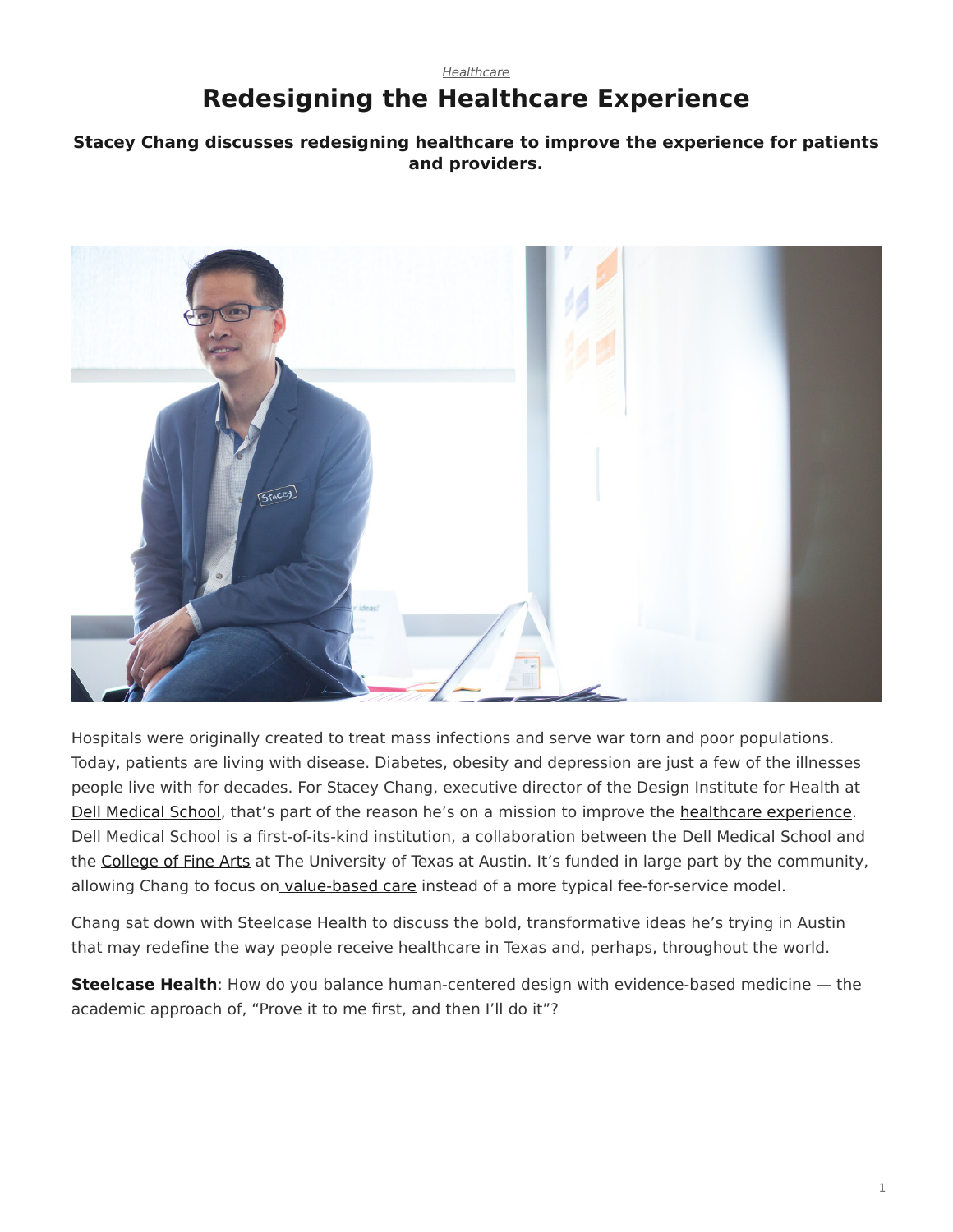**Stacey Chang**: That really is at the heart of a lot of the dysfunction in healthcare right now. When a physician used to practice, it was within the limits of their own experience, so evidence-based medicine is a fantastic evolution. But, the problem is that it swung the pendulum in healthcare somewhere between clinical research and the clinical provider. And so in doing so, we've lost a focus on the humanity that exists, the primacy between the provider and the patient, which is really where the value in healthcare gets delivered.

So, it's been really interesting to take a system that's been designed to be efficient and generalize every human being to a set of statistics, and try to return it to something where it recognizes every patient as a human being.

**SCH**: Evidence suggests that the built-in environment is where one reveals self. How did you approach the opportunity to redesign that at Dell Medical School?

**SC:** Environments afford certain behaviors. It's about enabling the exchange between people, not prescribing it. That's the most important distinction when you start thinking about the built-in environment.

At Dell Medical School, we inherited a shelled-out building. The architects had presumed we'd want a clinical building designed with a bunch of coffin-like exam rooms you could shuttle patients in and out of.

But what makes Austin unique is that the underserved population wasn't interested in a fee-for-service system. They wanted a value-based care system where the system gets paid only when they make a positive outcome. So, the Dean suggested the architects pull us into the design process. We were very thoughtful about the experience of the patient in the space.

**SCH**: How does that environment support your model of care?

**SC:** It's remarkably different. Our appointments with patients don't last 10 minutes. They last between 45 minutes to an hour and a half. The teams huddle and know what their intent is for the patient's visit beforehand to really advance care for that patient in a single visit. They might get a history and physical, diagnosis and maybe start of therapy all in one visit. So, we had to design the building to accommodate that.

**SCH**: Environment can signal a whole new way of doing things, without saying a word, right?

**SC**: Folks walk into the space now and they're like, "This doesn't feel like a clinic." And our response is, "Yeah, that's exactly the point." It doesn't feel like walking into "The Matrix," which is what it feels like when you walk into most healthcare systems. That creates all kinds of anxiety for the patient. We want the patients to make a lot of decisions, to empower them.

**SCH**: As part of your work with the Design Institute, you're also working to redesign healthcare outside of the clinical environment. Why?

**SC:** If we're really going to address the modern nature of diseases — diabetes, obesity, hypertension, depression — we've got to move the venue of care to where people actually are.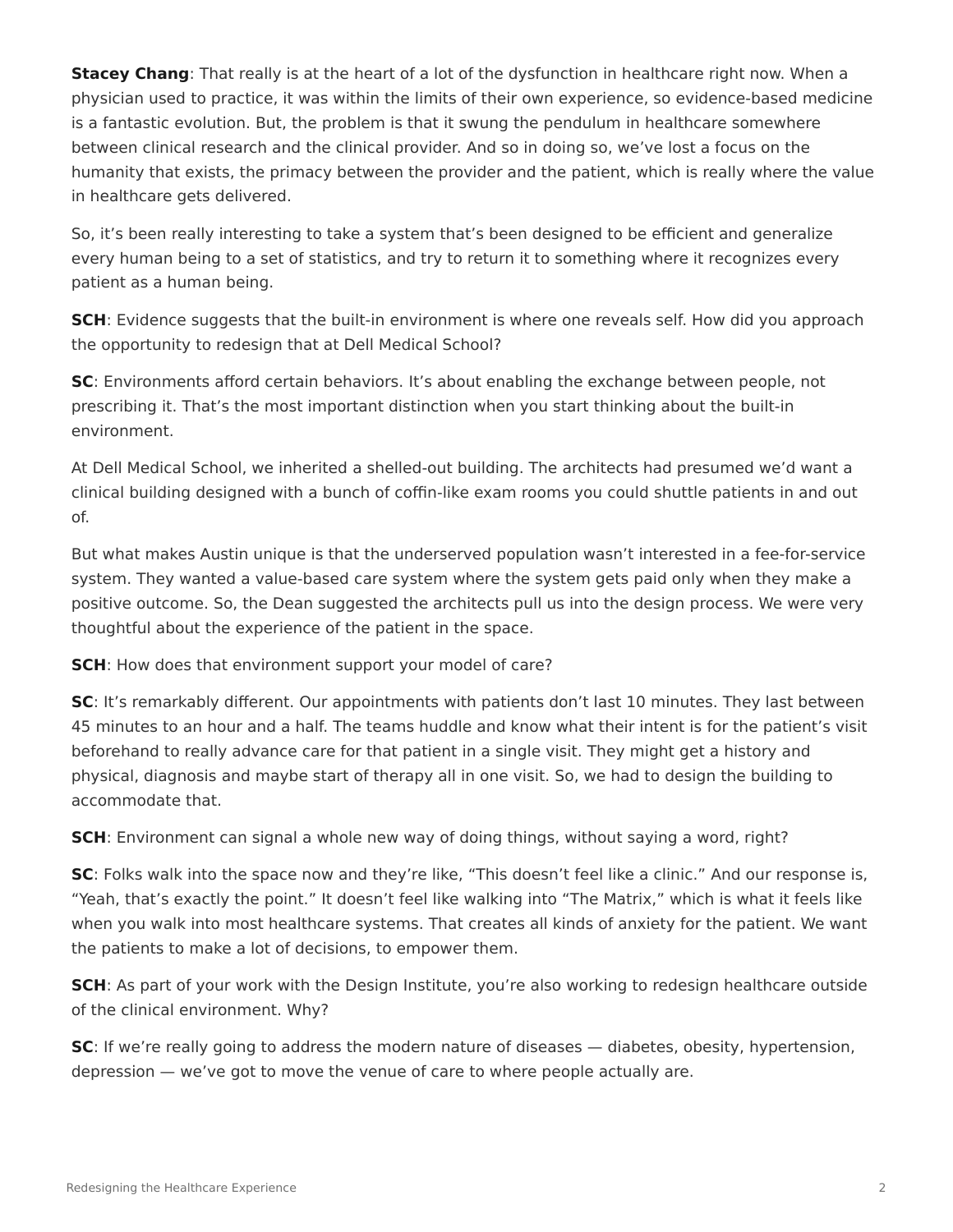Instead of going to a clinic where you get treated, what does it mean to be treated for your disease when you're in a community center? A town square? When you go get food at the farmer's market and you interact with your neighbors? What does it mean then to actually deliver care in those venues? So those are the things that we're really thinking about now. Because primary care as we know it is going to evolve pretty dramatically. Especially for the kind of underserved population that we are focused on. It's really not the medical determinants of care that matter, it's all the other social determinants – access to food, transportation, economic empowerment and more.

**SCH**: What are you exploring in terms of technology to transform the experience of the clinicians or the patients you see in your practice or across the world?

**SC**: We're looking at the role of augmented reality. If we can start to introduce technology into the world we know now, it can start to shift our behaviors and our perspectives and our knowledge in more subtle and encouraging ways, ones that aren't quite such a distinct experience from life. Would we make poor decisions all the time with regard to our health, if we were getting nudged in ways we almost don't even notice?

I just read something that suggests we're going to be wearing ear buds 24/7 in five years. Everything will be channeled through our ears. If that's the case, how do we use that mechanism to augment our lived experience and nudge us in ways that are actually more healthy? Eating, exercise, our social relationships and mental health, all of those things are opportunities.

## **NEW 360 REAL TIME PODCAST**

Stacey Chang and Steelcase Health explore the meaning of design and delve deeply into new ways to deliver healthcare centered around people.



Stacey Chang is executive director of the Design Institute for Health, a collaboration between the Dell Medical School and the College of Fine Art at the University of Texas in Austin. Prior to the Design Institute, he served as managing director of the healthcare practice at IDEO, a global design and innovation firm. Chang holds a B.S. degree from the Massachusetts Institute of Technology and an M.S. degree from Stanford University, both in engineering.